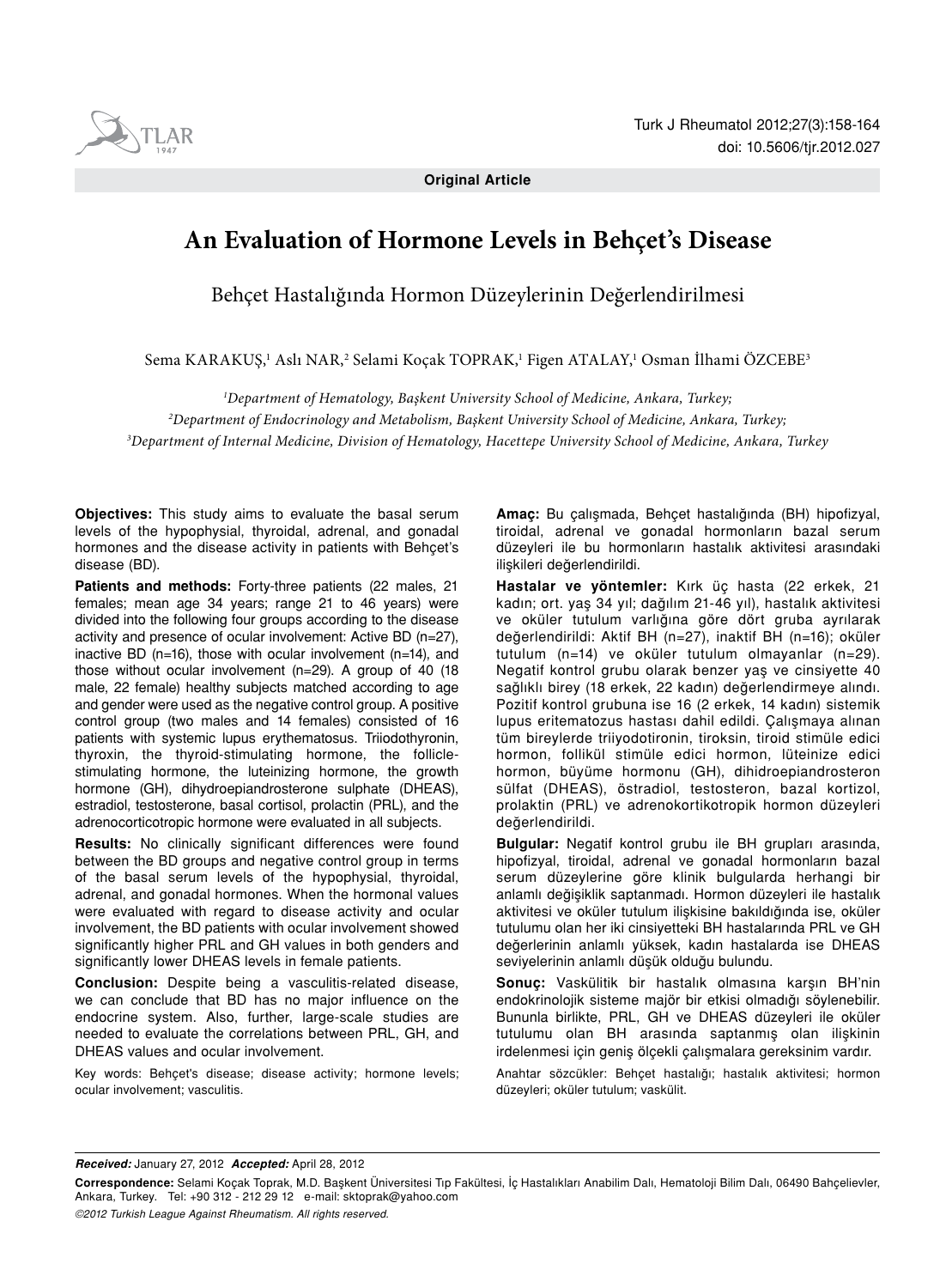Besides its classification as a neutrophilic dermatosis, Behçet's disease (BD) is also a chronic, relapsing multisystem inflammatory disorder that causes orogenital ulcerations, skin lesions such as palpable purpura, infiltrative erythema, and papulopustular lesions, intraocular inflammation, thromboembolism, and, less commonly, arthritic, gastrointestinal and neurologic manifestations.[1] The disease presents a tendency toward thrombosis, and the prevalence of venous or arterial thrombosis in BD reaches 40% in some series. The etiology of BD still remains to be elucidated with infectious agents, genetic factors, and immune mechanisms having been implicated.[2,3] Genetic studies show an association between BD and the human leukocyte antigen B51. Interactions between the neuroendocrine, immune, and hematologic system play an important role in maintaining and restoring homeostasis. Abnormal serum prolactin levels are related to many immunohematologic diseases, including BD.<sup>[4,5]</sup> In addition, Colak et al.<sup>[6]</sup> suggested that the hypothalamo-pituitary-adrenal axis is partially suppressed in BD. Based on this information, it seems likely that autoimmune diseases affecting hormonal status may also play a role in BD pathogenesis. Also, BD as a type of vasculitis may be expected to affect the endocrine organs.

The purpose of this study was to determine the basal serum levels of the hypophysial, thyroidal, adrenal, and gonadal hormones in patients with BD and evaluate the correlation between BD and disease activity.

## **PATIENTS AND METHODS**

In this cross-sectional study, 43 patients (22 males and 21 females; mean age 34 years; range 21 to 46 years) who fulfilled the classification criteria of the International Study Group for Behçet's Disease (1990) and were followed up as outpatients in our department were included.[7] The patients had been previously or newly diagnosed with BD. To verify the clinical diagnosis of BD, two or more investigators reviewed the patients' histories, medical records along with the pathergy and laboratory test results. All patients were also evaluated by the Ophthalmology, Dermatology, and Neurology departments. The study protocol was approved by the institutional ethics committee, and written and signed informed consent was provided by all of the participants.

The patients with BD were subdivided into the following four groups according to disease activity on the assumption that the presence and localization of the vasculitis may alter hormone levels: active BD (group 1,  $n=27$ ), inactive BD (group 2,  $n=16$ ); those with ocular involvement (group 3, n=14), and those without ocular involvement (group 4, n=29). At the time of clinical assessment, patients were included in the active group if they had at least one of the following clinical and serological findings: thrombophlebitis, ocular involvement, aphthous stomatitis, genital ulcers, arthritis, large vessel involvement, or an increase in the erythrocyte sedimentation rate (ESR) or C-reactive protein (CRP). In the inactive group, patients who had responded to therapy and who had achieved remission during the previous month were included.

A group of 40 (18 males and 22 females) age- and gender-matched healthy subjects was used as the negative control group. A positive control group (2 males and 14 females) was also used consisting of patients with systemic lupus erythematosus (SLE) with the idea that SLE is also a vasculitic disorder like BD.

The exclusion criteria for both the patient and control groups were as follows: *(i)* Those with any metabolic or hormonal abnormality, *(ii)* Postmenopausal women, *(iii)* Males older than 50 years of age, *(iv)* Pregnant women, *(v)* Nursing women, and *(vi)* Those taking certain medications such as estrogens, phenothiazines, cimetidine, antidepressants, sulpiride, verapamil, metoclopramide, or opiates.

The following laboratory parameters were studied in all subjects: triiodothyronine (T3), thyroxin (T4), the thyroid-stimulating hormone (TSH), the follicle-stimulating hormone (FSH), the luteinizing hormone (LH), the growth hormone (GH), dihydroepiandrosterone sulphate (DHEAS), estradiol, testosterone, basal cortisol, prolactin (PRL), and the basal adrenocorticotropic hormone (ACTH). Serum samples were obtained in a fasting state at eight o'clock in the morning and were centrifuged to separate the plasma. They were then stored at −20 °C in a deep freezer until the analysis. The PRL, FSH, LH, and estradiol levels were obtained between days four and seven of the menstrual cycle of the female patients. The hormone level measurements were performed by using solid phase "chemiluminescent enzyme immunoassay" with the Immulite 2000 Immunoassay System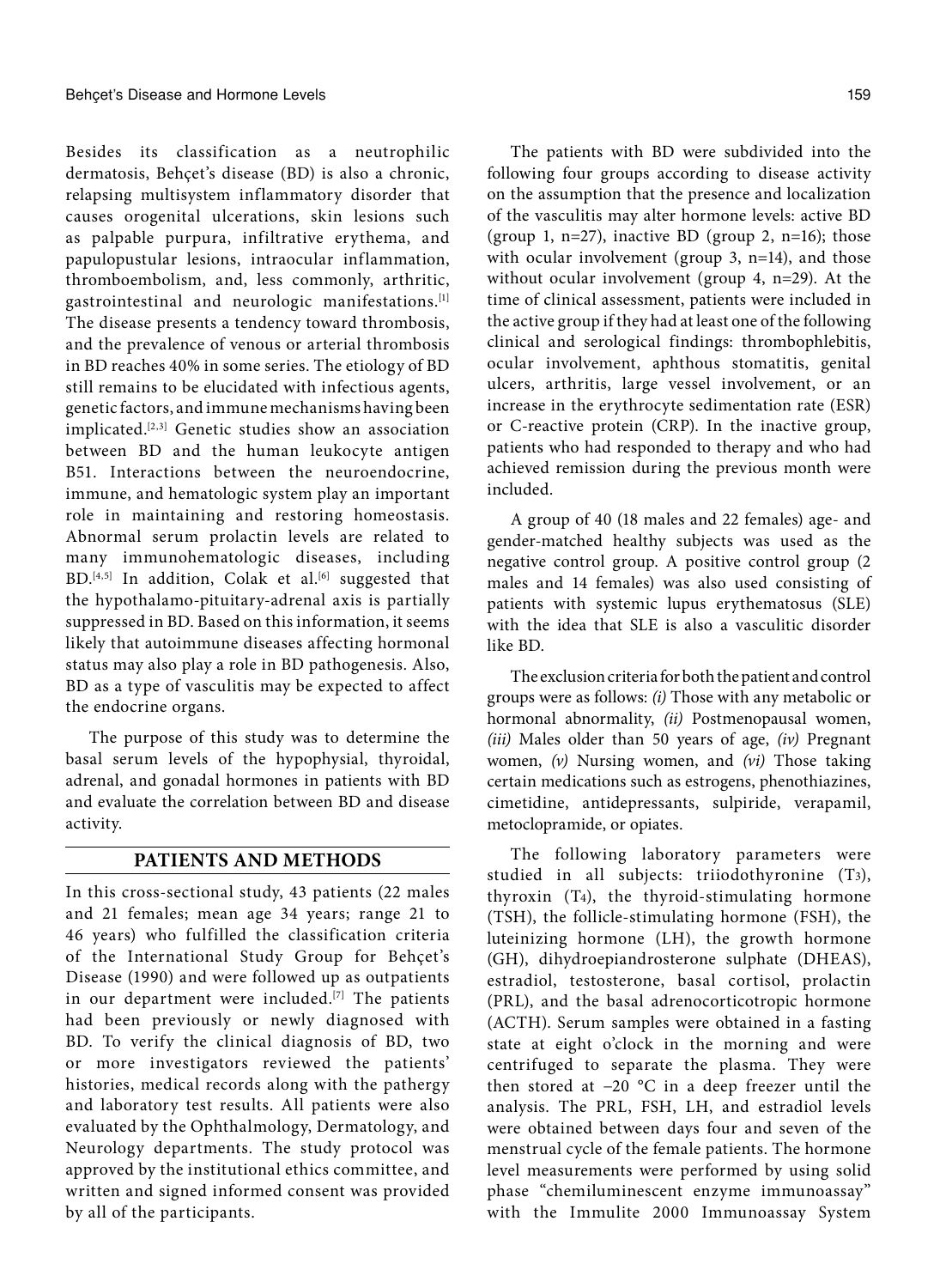(Siemens Healthcare Diagnostics, Tarrytown, NY, USA). Abnormal results were confirmed by testing a second blood specimen.

## **Statistical analysis**

All results obtained were reported as mean ± standard deviation (SD) or median (minimum-maximum). The Kruskal-Wallis oneway analysis of variance (ANOVA) was used to compare the hormone levels in the four groups. If a *p* value of <0.05 was obtained, the Mann-Whitney U test was performed in order to find the source of the difference between the groups. The differences in the ages and disease durations were assessed with Student's t-test, and the differences in gender distributions were analyzed with chi-square tests. The Statistical Package for Social Sciences (SPSS) version 11.0 software program (SPSS Inc., Chicago, Illinois, USA) was used for all statistical analyses.

# **RESULTS**

#### **Patient characteristics**

The demographic properties of the groups are shown in Table 1. There were no statistically significant differences between the BD, SLE, and healthy groups regarding age and disease duration (p>0.05). No difference was found between the patients with BD and the healthy group with regard to gender except that patients with SLE were predominantly female (2 males versus 14 females, p<0.05). The patients with BD had a mean age of 34.4±9.6 years (range 18 to 51 years) and a mean disease duration of 7.1±5.4 years (range 1 to 20 years).

Oral aphthous ulcers were seen in 40 (93%) of the 43 Behçet's patients during the clinical course and were the initial symptom of the disease in 35 patients (87.5%). Twenty-four (55.8%) had cutaneous lesions which mainly presented as pseudofolliculitis or papulopustular lesions, erythema nodosum-like lesions, or ulcers. Thirty-one (72%) had a positive skin pathergy test. Nineteen patients (44.1%) were found to have genital ulcers, which were the initial manifestation of five of the BD patients (11.6%). Twenty-one (48.8%) had ocular lesions, including relapsing anterior and posterior uveitis such as optic neuritis, vitritis, retinal vasculitis, scleritis, keratitis conjunctivitis, iridocyclitis, and hypopyon. Joint involvement occurred in 18 patients (41.8%) and mainly manifested as monoarthritis, especially in the lower extremities. Sixteen patients (37.2%) were found to have vascular lesions which commonly presented as superficial thrombophlebitis, but intraabdominal venous thrombosis and arterial occlusions were also seen. Four patients (9.3%) were found with neurological involvement, such as personality changes, involuntary movements, sphincter disturbances, ataxia, unstable walking, and trouble speaking.

At the time of evaluation, the 43 patients with BD manifested the following: 14 (32.5%) had ocular involvement (8 with anterior uveitis; 5 with posterior uveitis; 1 with retinal vasculitis), 10 (23.2%) had recurrent oral apthous ulcers, seven (16.2%) had skin lesions (5 with pseudofolliculitis; 2 with erythema nodosum), seven (16.2%) had vascular involvement, four (9.3%) had central nervous system involvement, three (6.9%) had genital ulcers, and three (6.9%) had arthralgia. Thus there were a total 48 active signs for the 43 patients.

#### **Hormone levels**

The follicle-stimulating hormone, LH, prolactin, and DHEAS measurements were evaluated separately in the male and female patients, and the

| Table 1. The demographic data of the groups        |              |                        |             |                          |              |                                     |  |                                            |                |                        |    |                            |  |
|----------------------------------------------------|--------------|------------------------|-------------|--------------------------|--------------|-------------------------------------|--|--------------------------------------------|----------------|------------------------|----|----------------------------|--|
|                                                    |              | Group 1<br>(Active BD) |             | Group 2<br>(Inactive BD) |              | Group 3<br>(Ocular)<br>involvement) |  | Group 4<br>(Without ocular<br>involvement) |                | Control group<br>(SLE) |    | Control group<br>(Healthy) |  |
|                                                    | $\mathsf{n}$ | $Mean \pm SD$          | $\mathbf n$ | $Mean \pm SD$            | $\mathsf{n}$ | $Mean \pm SD$                       |  | $Mean \pm SD$<br>n                         |                | n Mean±SD              | n  | $Mean \pm SD$              |  |
| Age (years)<br>Gender                              |              | $35.1 \pm 9.5$         |             | $33.6 \pm 8.7$           |              | $30.8 + 9.4$                        |  | $36.5+9.2$                                 |                | $36.0 \pm 10.3$        |    | $36.4 + 9.8$               |  |
| Male                                               | 15           |                        |             |                          | 8            |                                     |  | 14                                         | $\mathfrak{D}$ |                        | 18 |                            |  |
| Female                                             | 12           |                        | 9           |                          | 6            |                                     |  | 15                                         | 14             |                        | 22 |                            |  |
| Disease duration                                   |              |                        |             |                          |              |                                     |  |                                            |                |                        |    |                            |  |
| (years)                                            |              | $8.3 \pm 5.5$          |             | $5.0{\pm}4.8$            |              | $7.4 + 4.5$                         |  | $7.1 \pm 5.6$                              |                | $4.6 \pm 3.0$          |    |                            |  |
| All values are expressed as mean $\pm$ SD; p>0.05. |              |                        |             |                          |              |                                     |  |                                            |                |                        |    |                            |  |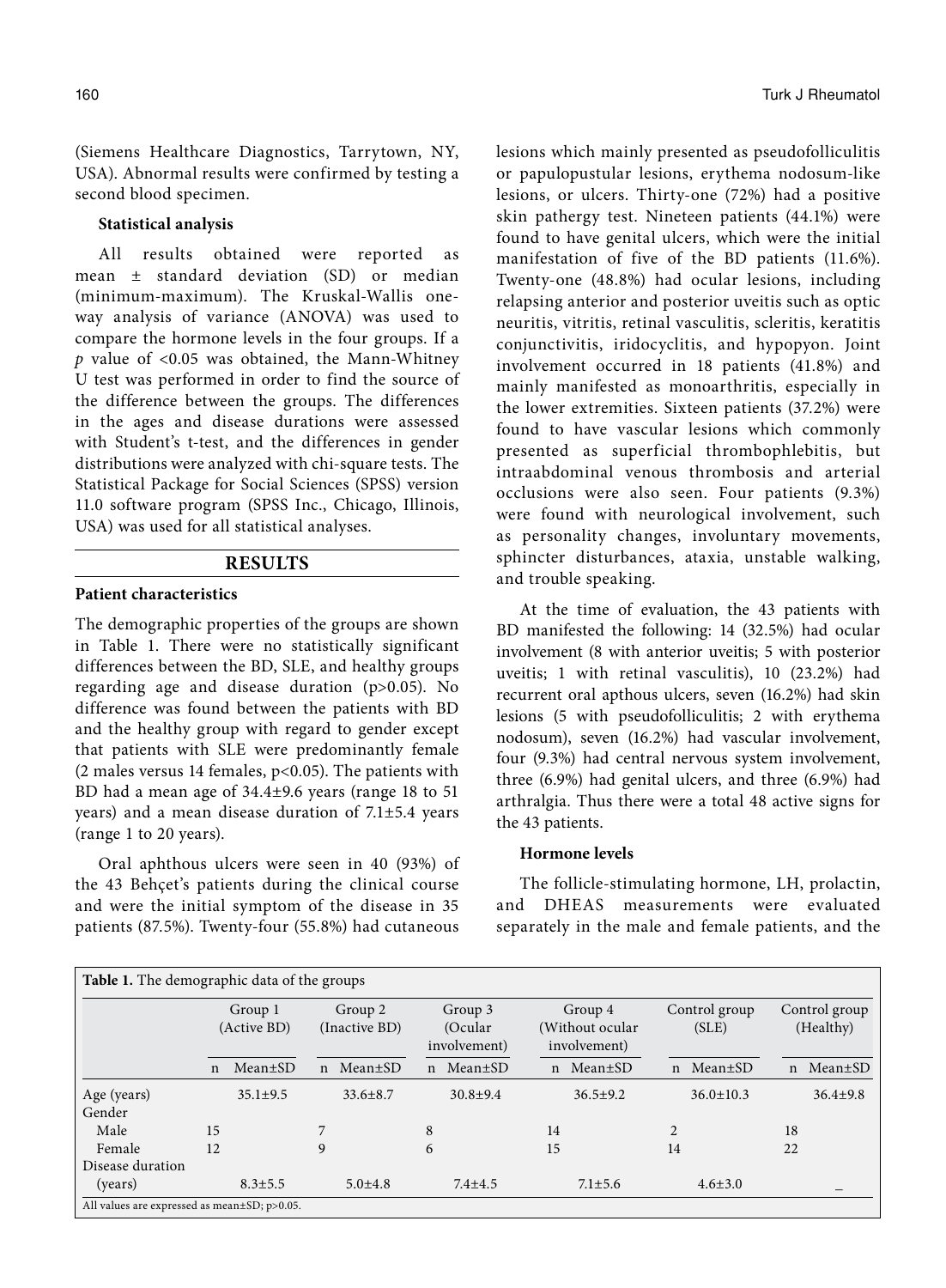**Table 2.** The median, minimum and maximum values of hormones in patients with Behçet's disease, the systemic lupus erythematosus control group and the healthy control group

|                                                                                                                                                                                                                                                                                       |        | Patients with BD group 1 |                |        | SLE control group 2 | Healthy control group 3 |               |                                    |
|---------------------------------------------------------------------------------------------------------------------------------------------------------------------------------------------------------------------------------------------------------------------------------------|--------|--------------------------|----------------|--------|---------------------|-------------------------|---------------|------------------------------------|
|                                                                                                                                                                                                                                                                                       | Gender | Median                   | Min.-max.      | Median | Min.-max.           | Median                  | Min.-max.     | $\mathcal{P}$                      |
| $T_3$ (ng/mL)                                                                                                                                                                                                                                                                         |        | 1.11                     | $0.70 - 1.84$  | 0.91   | $0.13 - 1.40$       | 0.93                    | $0.65 - 1.40$ | $I-II = 0.006$<br>$I-III = 0.0002$ |
| $T_4$ ( $\mu$ g/dL)                                                                                                                                                                                                                                                                   |        | 8.92                     | 3.57-11.80     | 8.15   | 5.0-13.50           | 9.23                    | 6.50-13.40    | >0.05                              |
| TSH (µIU/mL)                                                                                                                                                                                                                                                                          |        | 1.24                     | $0.01 - 5.07$  | 1.02   | $0.11 - 4.65$       | 1.03                    | $0.13 - 2.57$ | >0.05                              |
| $FSH$ (mIU/mL)                                                                                                                                                                                                                                                                        | F      | 4.07                     | 1.70-22        | 20.19  | 0.57-28.79          | 8.25                    | 3.60-24.50    | $F:I-I=0.006$                      |
|                                                                                                                                                                                                                                                                                       | M      | 3.30                     | $0.17 - 29.7$  |        |                     | 6.24                    | 3.06-10.34    | $I-III = 0.002$<br>$M:I-II=0.002$  |
| $LH$ (mIU/mL)                                                                                                                                                                                                                                                                         | F      | 4.77                     | 1.43-11.30     | 11.15  | $0.17 - 12.60$      | 4.93                    | 2.46-10.40    |                                    |
|                                                                                                                                                                                                                                                                                       | M      | 4.0                      | 1.43-20.60     |        |                     | 4.26                    | 2.45-25.40    | >0.05                              |
| Prolactin (ng/mL)                                                                                                                                                                                                                                                                     | F      | 10.30                    | 4.06-44.70     | 12.30  | 2.69-63.90          | 10.40                   | 5.12-29.90    | >0.05                              |
|                                                                                                                                                                                                                                                                                       | M      | 8.02                     | 2.80-57.70     |        |                     | 8.17                    | 4.22-18.10    |                                    |
| $GH$ (ng/mL)                                                                                                                                                                                                                                                                          |        | 0.56                     | $0.04 - 5.2$   | 1.19   | $0.27 - 5.40$       | 0.62                    | $0.04 - 6.50$ | $I-II=0.01$                        |
|                                                                                                                                                                                                                                                                                       |        |                          |                |        |                     |                         |               | $II-III=0.004$                     |
| DHEAS $(\mu g/dL)$                                                                                                                                                                                                                                                                    | F      | 67.40                    | 4.05-181       | 35.80  | 18-59.10            | 101.15                  | 23-217        | $F:I-II=0.008$                     |
|                                                                                                                                                                                                                                                                                       | M      | 107.50                   | $23 - 346$     |        |                     | 118.70                  | 37.89-229     | $II-III = 0.001$                   |
| Testosterone (pg/mL)                                                                                                                                                                                                                                                                  | M      | 6.30                     | 2.24-9.40      |        |                     | 4.33                    | $2.20 - 5.53$ | $I-III = 0.0009$                   |
| Estradiol (pg/mL)                                                                                                                                                                                                                                                                     | F      | 69.05                    | 18-329         | 29.95  | $12 - 213$          | 60.20                   | $9 - 305$     | >0.05                              |
| Cortisol (µg/dL)                                                                                                                                                                                                                                                                      |        | 14.60                    | $0.61 - 30.53$ | 10.30  | 3.83-35.20          | 17.28                   | 5.42-39.90    | $II-III=0.001$                     |
| $ACTH$ ( $pg/mL$ )                                                                                                                                                                                                                                                                    |        | 27.90                    | $3 - 63$       | 25.30  | $7 - 138$           | 26.66                   | 6.90-248      | >0.05                              |
| BD: Behçet's disease; SLE: Systemic lupus erythematosus; Min.: Minimum; Max.: Maximum; TSH: Thyroid stimulating hormone; FSH: Follicle-stimulating hormone;<br>LH: Luteinizing hormone; GH: Growth hormone; DHEAS: Dihydroepiandrosteron sulphate; ACTH: Adrenocorticotropic hormone. |        |                          |                |        |                     |                         |               |                                    |

SLE patient levels of these hormones were studied only in females. Triiodothyronin, T4, TSH, basal cortisol, basal ACTH, and GH were studied in all patients, but estradiol was studied only in females and testosterone only in males. The hormone levels of BD, SLE, and the healthy groups are presented in Table 2.

No significant differences were found between the BD, SLE, and the healthy control groups regarding the T4, TSH, LH, PRL, estradiol, and ACTH levels (Table 2).

The T3 levels were significantly higher in the BD patients than in the healthy and SLE controls. The FSH levels were lower in the female BD patients than the female healthy and SLE controls, and they were lower in the male BD patients than in the healthy males. The basal cortisol levels were lower in the SLE patients when compared with both the male and female healthy subjects. The testosterone levels were higher in the male BD patients than in the healthy males, and the GH levels were higher in the SLE patients than in the BD patients and healthy group. The DHEAS levels were lower in the female SLE patients than in the other groups, but the median values of these hormones were

all within normal limits of laboratory standards (Table 2).

The hormone levels of the four subgroups of BD are shown in Table 3. The subgroups of BD did not differ for the T3, T4, TSH, FSH, LH, testosterone, estradiol, basal cortisol, or ACTH levels. When comparing prolactinemia, GH, and DHEAS in the BD patients, the median values for PRL and GH were significantly higher in both the male and female patients with ocular involvement. The DHEAS levels were significantly lower in the female patients with ocular involvement (Table 3).

# **DISCUSSION**

Behçet's disease is a chronic multisystem disorder with vasculitis. It has multiple systemic associations, including involvement of the gastrointestinal, cardiovascular, pulmonary, skeletal, and central nervous systems.[8] However, there have been only a few published reports on the endocrinological involvement of this disease. On the other hand, it has also been suggested that autoimmune diseases develop when endocrine changes caused by various stresses together with some regulatory defects affect autoreactive cells and exceed the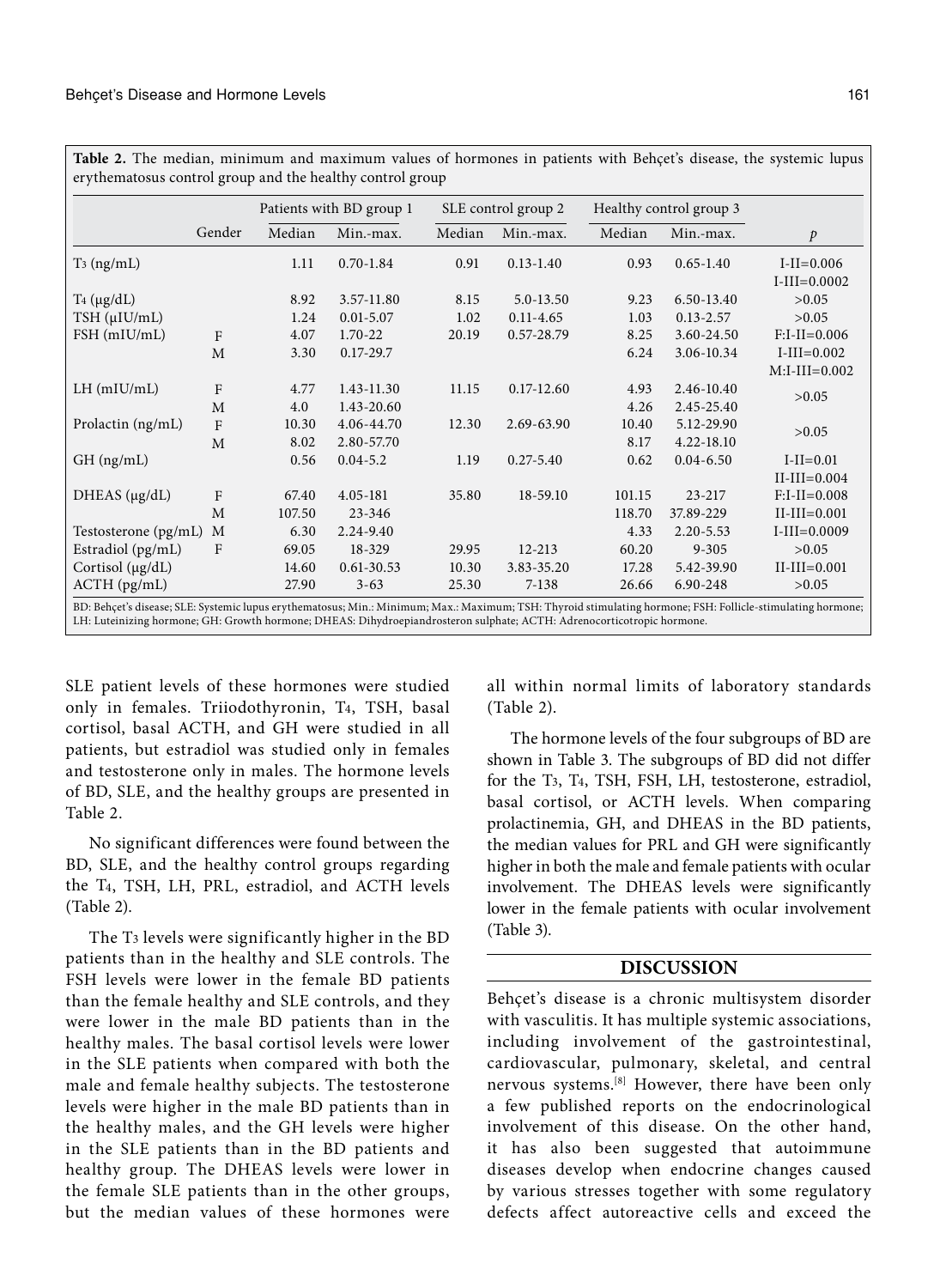|                        |              | Patients with<br>active BD<br>Group 1 |               | Patients with<br>inactive BD<br>Group 2 |               |        | Patients with<br>ocular involvement<br>Group 3 | Patients without<br>ocular involvement<br>Group 4 |               |                                                  |
|------------------------|--------------|---------------------------------------|---------------|-----------------------------------------|---------------|--------|------------------------------------------------|---------------------------------------------------|---------------|--------------------------------------------------|
|                        | Gender       | Median                                | Min.-max.     | Median                                  | Min.-max.     | Median | Min.-max.                                      | Median                                            | Min.-max.     | $\mathcal{P}$                                    |
| $T_3$ (ng/mL)          |              | 1.13                                  | $0.78 - 1.80$ | 1.30                                    | $0.70 - 1.84$ | 1.03   | $0.86 - 1.43$                                  | 1.27                                              | $0.8 - 1.84$  | >0.05                                            |
| $T_4$ ( $\mu$ g/dL)    |              | 9.29                                  | 6.65-11.80    | 7.79                                    | 3.57-10.70    | 8.95   | 6.65-10.37                                     | 8.71                                              | $3.5 - 10.6$  | >0.05                                            |
| TSH (µIU/mL)           |              | 1.12                                  | $0.18 - 5.07$ | 1.31                                    | $0.01 - 2.94$ | 1.03   | $0.66 - 5.07$                                  | 1.26                                              | $0.01 - 4.9$  | >0.05                                            |
| FSH (mIU/mL)           | F            | 5.31                                  | $1.7 - 10.9$  | 4.02                                    | $2.13 - 22$   | 3.73   | $1.7 - 8.5$                                    | 5.45                                              | $1.7 - 11$    | >0.05                                            |
|                        | M            | 3.32                                  | $0.17 - 29.7$ | 3.60                                    | 1.97-8.70     | 2.75   | $0.17 - 14.4$                                  | 3.75                                              | $0.17 - 24.6$ |                                                  |
| Prolactin (ng/mL)      | $\mathbf{F}$ | 11.69                                 | 6.92-17.7     | 9.40                                    | 4.06-44.70    | 15.50  | 14.5-17.7                                      | 8.64                                              | $5.4 - 16.7$  | $F:I-III=0.004$                                  |
|                        | M            | 13.72                                 | $2.8 - 57.7$  | 7.14                                    | 3.60-12.05    | 19.60  | 6.91-34.4                                      | 7.49                                              | 4.5-13.06     | $II-III=0.004$<br>$III-IV=0.004$                 |
|                        |              |                                       |               |                                         |               |        |                                                |                                                   |               | $M:I-III=0.01$<br>$II-III=0.01$<br>$III-IV=0.01$ |
| $LH$ (mIU/mL)          | $\rm F$      | 5.34                                  | 1.79-11.3     | 6.26                                    | 1.43-10.60    | 4.03   | 1.79-10.9                                      | 6.46                                              | $1.4 - 11.3$  |                                                  |
|                        | M            | 4.36                                  | 1.43-8.64     | 3.95                                    | 2.28-20.60    | 3.80   | 2.67-8.64                                      | 4.43                                              | $2.2 - 17.6$  | >0.05                                            |
| GH (ng/mL)             |              | 1.48                                  | $0.06 - 52$   | 0.26                                    | $0.04 - 5.80$ | 2.25   | $0.16 - 52$                                    | 1.18                                              | $0.09 - 6.5$  | $II-III=0.007$                                   |
| $DHEAS(\mu g/dL)$      | F            | 77.05                                 | $23 - 152$    | 104.0                                   | 4.05-181      | 33.05  | 23-43.70                                       | 112.5                                             | 3.75-170      | $F:I-II=0.006$                                   |
|                        | M            | 91.7                                  | 23-346        | 118                                     | 62.4-249      | 72.40  | $28 - 123$                                     | 114                                               | $23 - 240$    | $II-III=0.006$<br>$III-IV=0.006$                 |
| Testosterone (pg/mL)   | M            | 5.90                                  | $2.24 - 8.10$ | 6.80                                    | $4.50 - 9.40$ | 5.09   | $2.24 - 6.80$                                  | 6.65                                              | $4.3 - 8.9$   | >0.05                                            |
| Estradiol (pg/mL)      | F            | 108.70                                | 18-329        | 63.10                                   | 27.3-90.6     | 228.50 | 18-329                                         | 64.9                                              | 26-98.7       | >0.05                                            |
| Basal cortisol (µg/dL) |              | 13.86                                 | 0.61-27.54    | 13.10                                   | 7.70-30.53    | 14.99  | 0.61-27.35                                     | 13.11                                             | 6.5-27.65     | >0.05                                            |
| Basal ACTH (pg/mL)     |              | 29.70                                 | $3 - 64.31$   | 22.35                                   | 7-48.40       | 33.98  | $7 - 63$                                       | 24.52                                             | $6.5 - 52.4$  | >0.05                                            |

**Table 3.** The median, minimum and maximum hormonal values of BD patients with inactive, active disease, and ocular

critical threshold, leading to autoimmunity.[9] In this study, an examination of the basal serum levels of the hypophysial, thyroidal, adrenal, and gonadal hormones in the patients with BD and the healthy control group showed no clinically significant differences. When the correlation of the hormonal values with disease activity was evaluated, the BD patients with ocular involvement showed higher PRL and higher GH values in both genders and lower DHEAS levels in the female patients.

The rate of the presence of diseases with autoimmune events in their pathogenesis is high. Primary adrenal failure, which is an autoimmune disease, may accompany BD for the etiopathogenesis for which autoimmunity is held responsible.<sup>[6]</sup> Studies which have evaluated the basal adrenal functions in BD patients found no decrease.<sup>[6,10]</sup> Colak et al.<sup>[6]</sup> found that cortisol values in the 60<sup>th</sup> minute in a 1 mcg low-dose ACTH stimulation test (LDT) were significantly lower in the BD group than in the control group. In the peak cortisol responses to the LDT, a significant decrease was found in the BD patients, so it was concluded that the hypothalamopituitary-adrenal axis was partially suppressed with BD. In our study, an examination of the basal cortisol and ACTH values in the BD patient group and healthy control group showed no statistically significant differences. Interestingly, the cortisol levels in the SLE patients were found to be lower than the healthy control group but did not differ from the BD group.

Increasing evidence indicates that prolactin has an immunomodulatory influence on the immune system.[11] In some studies, it has been suggested that there is a correlation between high serum prolactin levels and BD activity.[5,12] The elevated levels of prolactin may contribute to disease activity by augmenting immune processes. Proença et al.[12] suggested that prolactin can play a role in BD pathogenesis and disease expression, especially in complete-type BD.

In the present study, a comparison of the PRL levels between the patient and control groups revealed no significant difference. Among the BD subgroups, the median prolactinemia difference was statistically significant in the BD patients with ocular involvement, but we found no statistically significant difference in prolactin levels between inactive and active BD. It may be suggested that abnormal PRL levels are more strongly correlated in the most severe cases, which may explain why some authors have reported no relationship between disease activity and PRL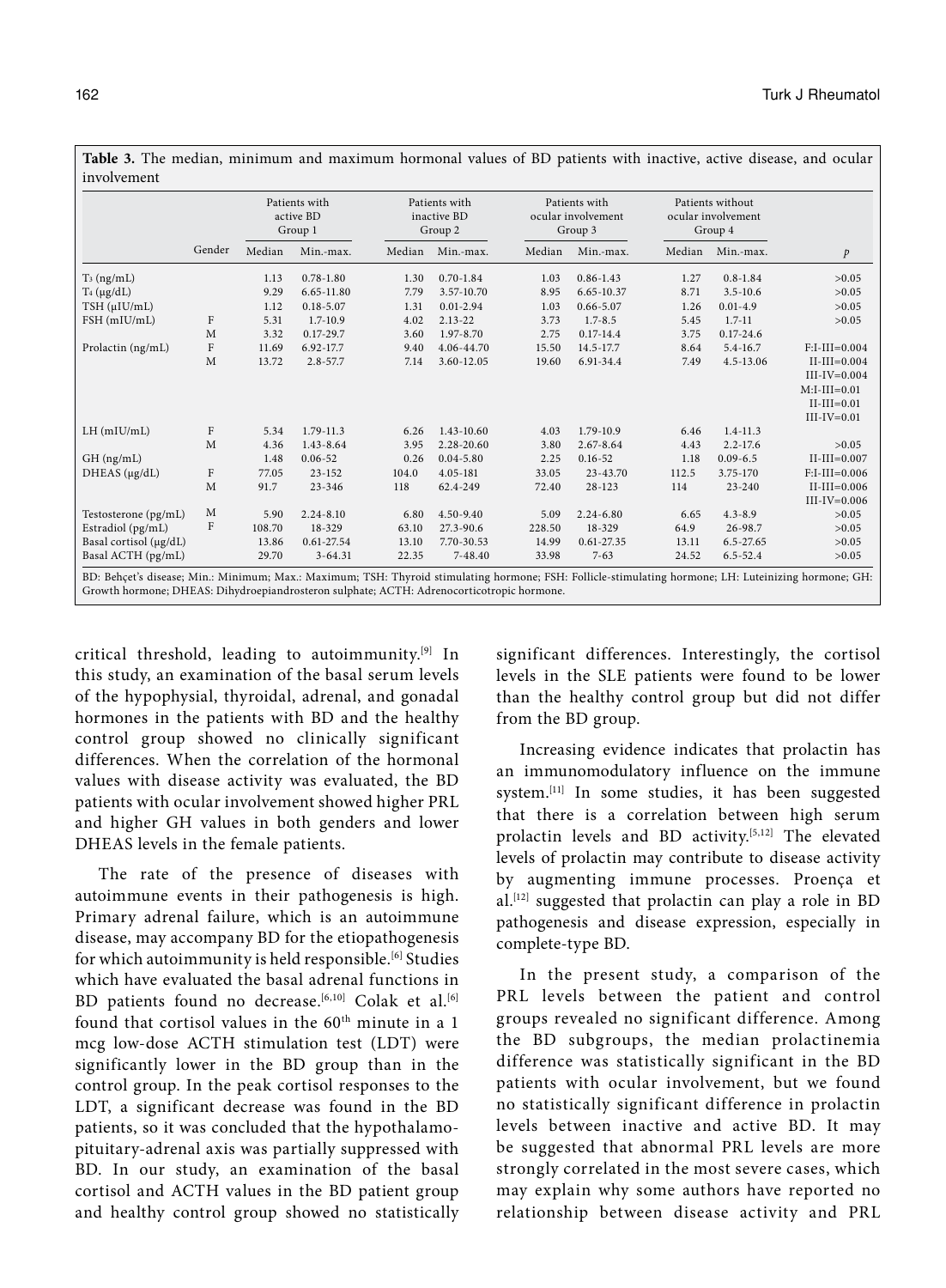levels.[13,14] Differences in study designs and patient selection may explain the contradictory results in the literature. Moreover, environmental or genetic factors may also play a role. More comprehensive studies are needed to clarify the possible clinical significance of hyperprolactinemia in a subset of patients with BD.

Aksu et al.<sup>[15]</sup> and Akdeniz et al.<sup>[16]</sup> reported that thyroid functions were normal in patients with BD. However, pituitary gland response to TRH stimulation was found to decrease.<sup>[16]</sup> In our study, the T4 and TSH levels were not significantly different between the BD, SLE, and healthy control groups. The T3 levels were higher in the BD patients than the other groups, but the median T3 levels were within normal ranges in all groups. Therefore, this high level was not found to be clinically significant.

We could not find a study assessing gonadal functions in BD patients. In our study, we found that the FSH levels were lower in the male and female BD patients compared with their healthy counterparts. No statistically significant differences were found regarding the estradiol levels between the BD and control groups. The testosterone levels were higher in the male BD patients than in the healthy males. These differences in hormone levels were not found to be clinically relevant since the median values of these hormones were all within the normal limits of laboratory standards.

The GH and DHEAS levels were not statistically different between the BD and healthy control groups, but the GH levels were higher in the SLE patients, and the DHEAS levels were lower in the female SLE patients when compared with the BD patients and the healthy group. The female BD patients having ocular involvement had lower levels of DHEAS compared with the active BD and the group without ocular involvement. The GH levels were significantly higher in both the male and female patients with ocular involvement. Since no study exists which has assessed DHEAS and GH in BD patients, the relevance and significance of these findings are obscure.

Eventually, we concluded that despite being a disease that is associated with vasculitis, BD has no major influence on the endocrine system. Further, more detailed studies with larger BD study groups are needed to evaluate the importance and extent to which PRL, GH, and DHEAS values correlate with ocular involvement.

#### **Declaration of conflicting interests**

The authors declared no conflicts of interest with respect to the authorship and/or publication of this article.

### **Funding**

The authors received no financial support for the research and/or authorship of this article.

# **REFERENCES**

- 1. Sakane T, Takeno M, Suzuki N, Inaba G. Behçet's disease. N Engl J Med 1999;341:1284-91.
- 2. Emmi L, Brugnolo F, Salvati G, Marchione T. Immunopathological aspects of Behçet's disease. Clin Exp Rheumatol 1995;13:687-91.
- 3. Kastner DL. Behçet's disease. In: Koopman WJ, editor. Arthitis and allied conditions. A textbook of rheumatology. 14th ed. Philadelphia: Lippincott Williams Willkins; 2001. p. 1420-29.
- 4. Walker SE, Jacobson JD. Roles of prolactin and gonadotropin-releasing hormone in rheumatic diseases. Rheum Dis Clin North Am 2000;26:713-36.
- 5. Atasoy M, Karatay S, Yildirim K, Kadi M, Erdem T, Senel K. The relationship between serum prolactin levels and disease activity in patients with Behcet's disease. Cell Biochem Funct 2006;24:353-6.
- 6. Colak R, Ozkan Y, Cengiz SU, Saral Y, Kandi BC, Halifeoglu I. A comparison between the effects of low (1 microg) and standard dose (250 microg) ACTH stimulation tests on adrenal cortex functions with Behçet's disease. J Eur Acad Dermatol Venereol 2006;20:721-5.
- 7. Criteria for diagnosis of Behçet's disease. International Study Group for Behçet's Disease. Lancet 1990;335:1078-80.
- 8. Onder M, Gürer MA. The multiple faces of Behçet's disease and its aetiological factors. J Eur Acad Dermatol Venereol 2001;15:126-36.
- 9. Chrousos GP, Elenkov IJ. Interactions of the endocrine and immune systems. In: De Groot LJ, Jameson JL, editors. Endocrinology. 4th ed. Philadelphia: Saunders; 2001. p. 571-86.
- 10. Ohguchi M. Endocrinological examinations in Behçet's disease (author's transl). Nihon Ganka Gakkai Zasshi 1979;83:1486-93. [Abstract]
- 11. Buskila D, Sukenik S, Shoenfeld Y. The possible role of prolactin in autoimmunity. Am J Reprod Immunol 1991;26:118-23.
- 12. Proença H, Ferreira C, Miranda M, Castanheira-Dinis A, Monteiro-Grillo M. Serum prolactin levels and Behçet disease. Eur J Ophthalmol 2007;17:404-7.